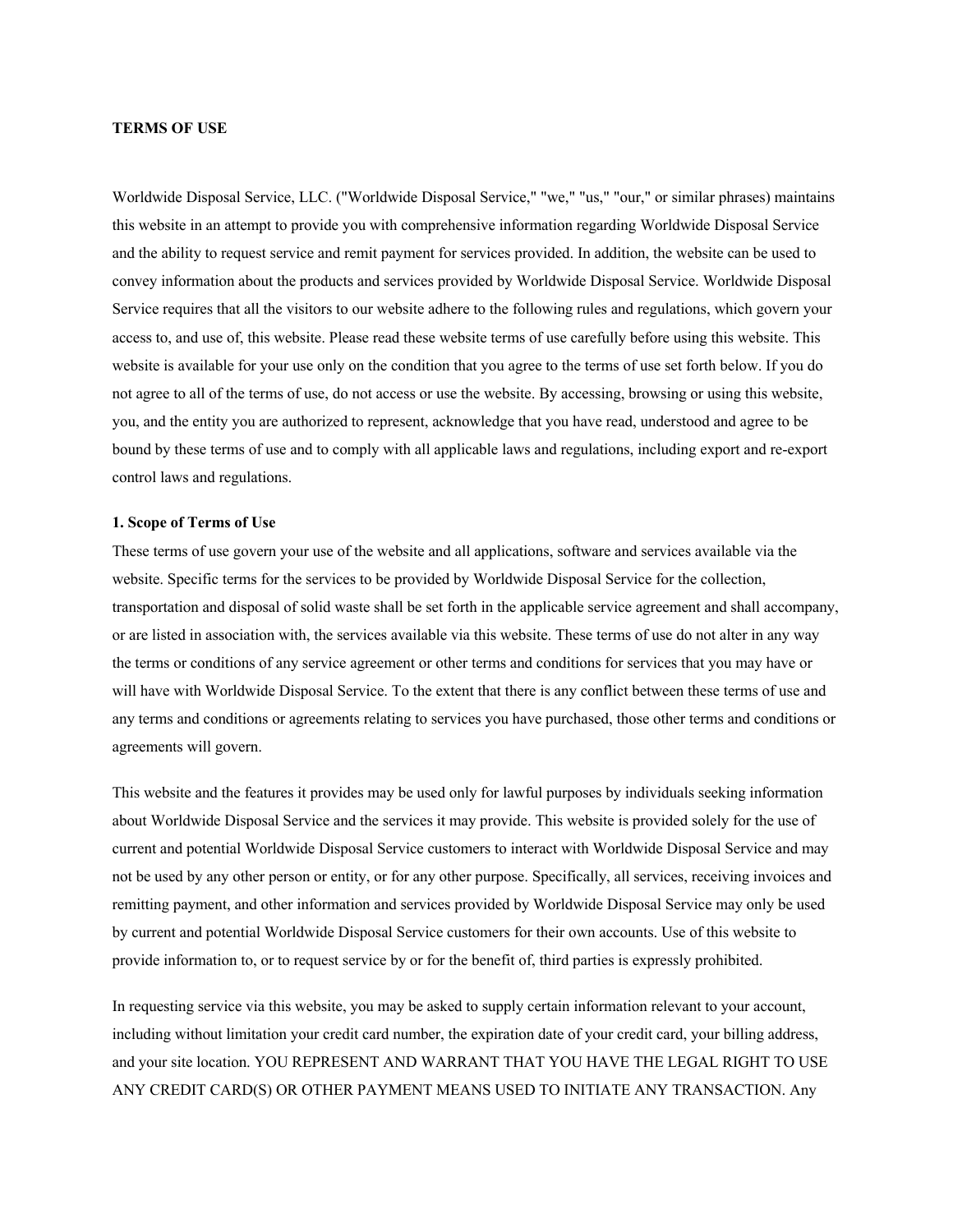such information provided through the website will be treated by Worldwide Disposal Service in accordance with the Worldwide Disposal Service privacy policy. With respect to any individual whose personal information is provided by you to Worldwide Disposal Service, you represent to Worldwide Disposal Service that you have obtained all necessary consents for the processing of such personal information.

By submitting such information, you grant Worldwide Disposal Service the right to provide such information to third parties for purposes of facilitating the completion of purchase of services initiated by you or on your behalf. Verification of information may be required prior to the acknowledgment or completion of any transaction. You agree to pay all charges that may be incurred by you or on your behalf through the website, at the price(s) in effect when such charges are incurred, including without limitation all delivery fees, late fees and any other fees, expenses, surcharges, costs and taxes set forth in the applicable service agreement.

Any personally identifying information submitted on this website is subject to our privacy policy, the terms of which are incorporated herein. Please review our privacy policy to understand our practices.

## **2. Eligibility**

You must be 18 years of age or older to conduct financial or service request transactions on this website; however, Worldwide Disposal Service welcomes persons under the age of 18 to enjoy the educations tools provided by Worldwide Disposal Service on this website. By visiting this website and accepting the terms of use, you represent and warrant to Worldwide Disposal Service that you have reached the age of majority in order to conduct financial or service request transactions, and that you have the right, authority and capacity to agree to and abide by these terms of use and any additional terms and conditions with respect to any service to be provided by Worldwide Disposal Service.

#### **3. Modifications**

Any aspect of the website may be changed, supplemented, deleted or updated without notice at the sole discretion of Worldwide Disposal Service. Worldwide Disposal Service has attempted to make sure all of the information on our website is current and accurate, but no guarantee is made in that regard. We may at any time revise these terms of use by updating this website. We may also at any time change our general business practices or impose fees for products and services or without prior notice. By using and continuing to access this website, you agree to be bound by any such revisions and changes and should therefore periodically visit this page to determine the then-current terms of use to which you are bound.

Worldwide Disposal Service expressly disclaims liability for omissions and inaccuracies in any part of this website.

#### **4. Intellectual Property**

Any and all intellectual property rights associated with the website and its contents are the sole property of Worldwide Disposal Service and its affiliates. The material provided in this website is protected by copyright and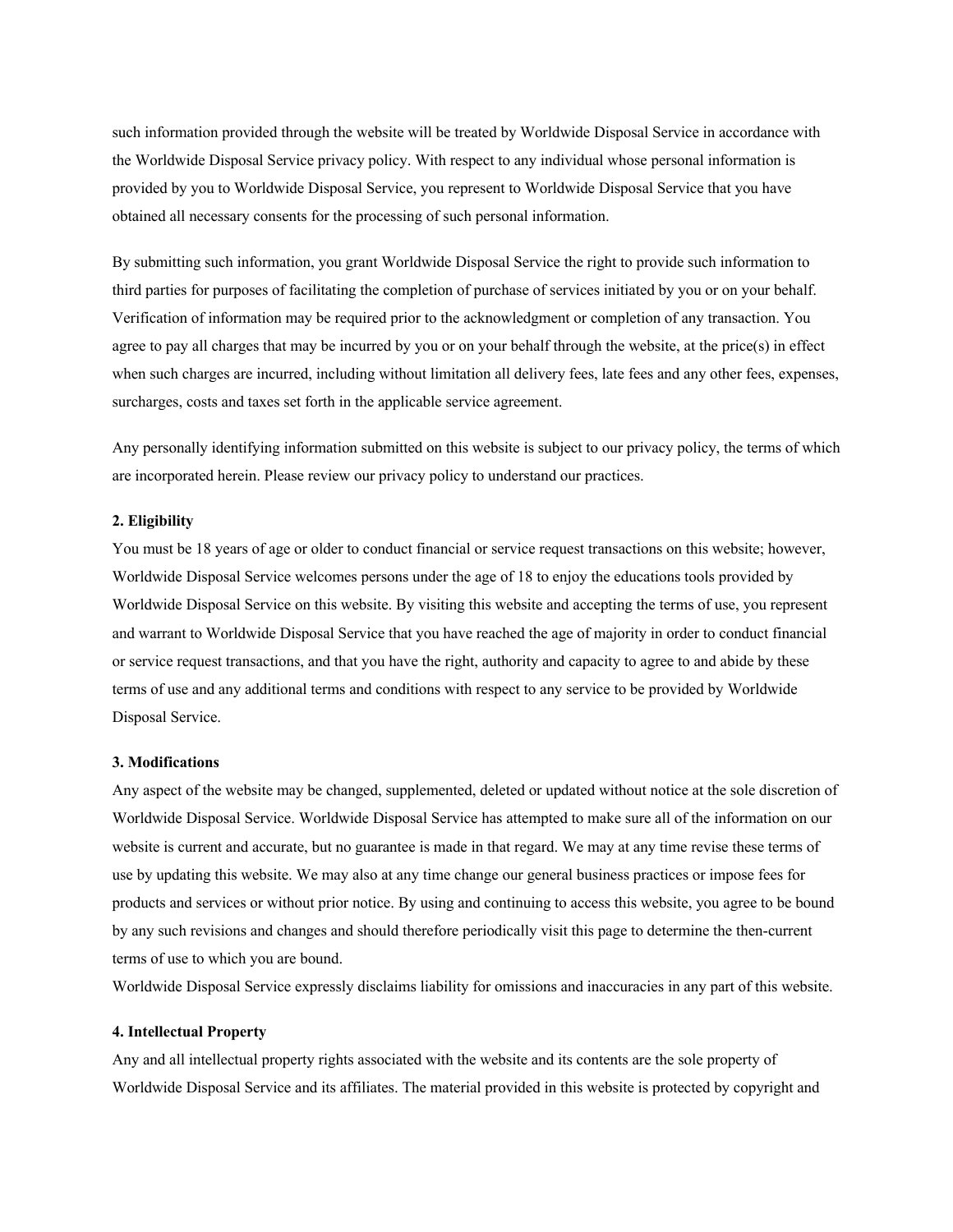other laws in both the United States and other countries. All custom graphics, icons and other items that appear on the website are trademarks or service marks of Worldwide Disposal Service or its affiliates and may not be used or interfered with in any manner without the express written consent of Worldwide Disposal Service. Except as stated herein, none of the material set forth in this website may be copied, reproduced, distributed, republished, downloaded, displayed, posted or transmitted in any form or by any means, including, but not limited to, electronic, mechanical, photocopying, recording or otherwise, without the prior written permission of Worldwide Disposal Service. Any unauthorized use of any material contained on this website may violate copyright laws, trademark laws, the laws of privacy and publicity, and communications regulations and statutes.

Except as expressly provided herein, Worldwide Disposal Service does not grant to you any express or implied rights to Worldwide Disposal Service's or any third party's intellectual property.

In addition, except to the extent required by law or as expressly provided herein, none of the information provided in this website may be reverse-engineered, modified, reproduced, republished, translated into any language or computer language, retransmitted in any form or by any means, resold, or redistributed without the prior written consent of Worldwide Disposal Service. You may not make, sell, offer for sale, modify, reproduce, display, publicly perform, import, distribute, retransmit or otherwise use any of the content or other information set forth in this website in any way, unless expressly permitted to do so by Worldwide Disposal Service.

This website may contain links to third-party websites and resources. These links will let you leave our website. The linked websites are not under the control of Worldwide Disposal Service, and Worldwide Disposal Service is not responsible for the contents of any linked site or any link contained in a linked site, or any changes or updates to such sites. Worldwide Disposal Service makes no representations or warranties regarding the correctness, accuracy, performance or quality of any content, software, service or application found at any linked site. Worldwide Disposal Service is not responsible for the availability of the linked sites or the content or activities of such sites. If you decide to access linked sites, you do so at your own risk.

Worldwide Disposal Service is not responsible for webcasting or any other form of transmission received from any linked site. Worldwide Disposal Service is providing these links to you only as a convenience, and the inclusion of any link does not imply endorsement by Worldwide Disposal Service of the website.

## **5. Restrictions on Use of the Website**

In addition to other restrictions set forth in these terms of use, you agree that you shall not: (1) disguise the origin of information transmitted through the website; (2) place false or misleading information on the website; (3) use or access any service, information, application or software available via the website in a manner not expressly permitted by Worldwide Disposal Service; (4) input or upload to the website any information which contains any form of computer virus that is intended to damage, interfere with, intercept or expropriate any software, computer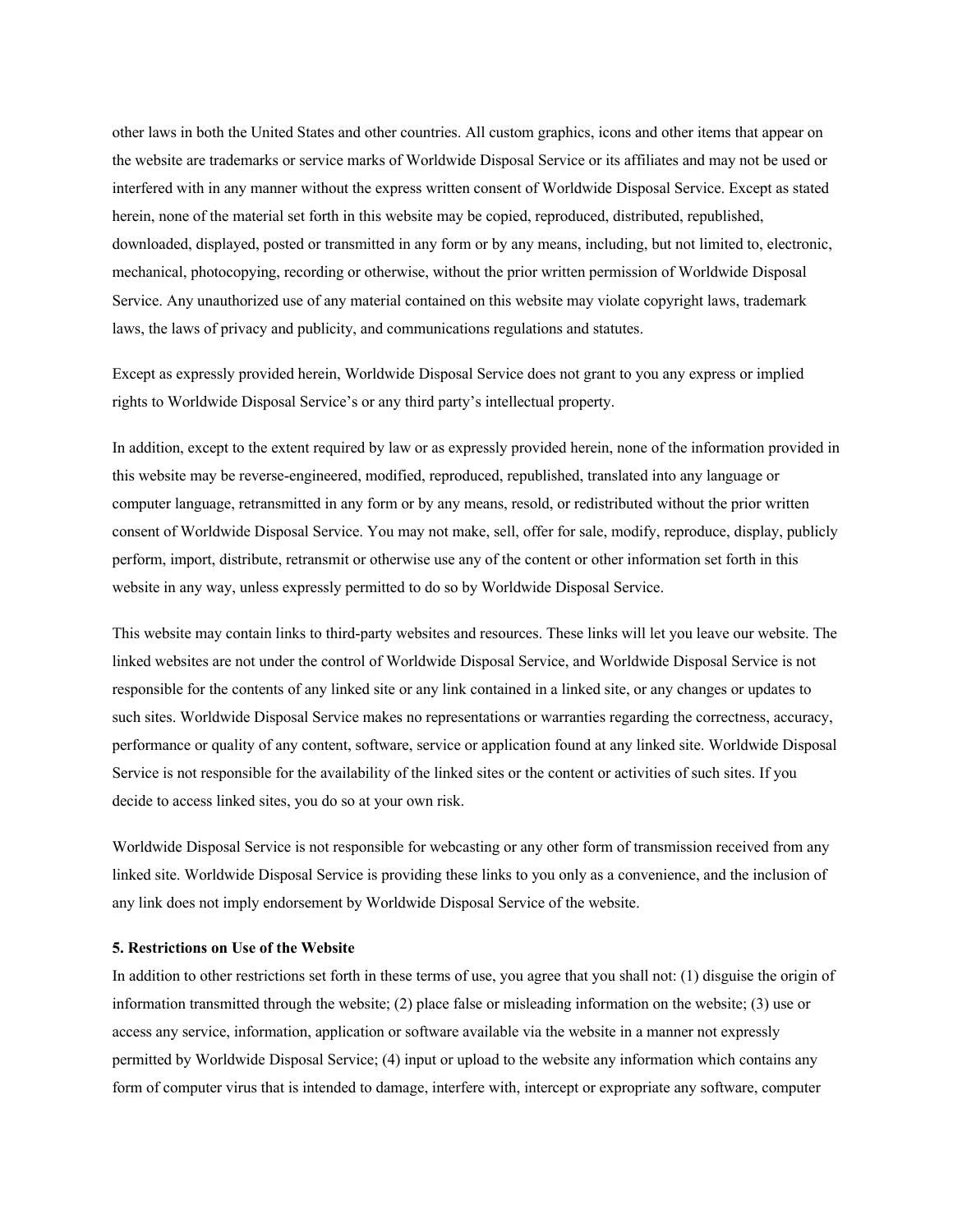system, this website, or any of the information or content contained herein; (5) upload, or otherwise make available, files that contain images, photographs, software or other material protected by intellectual property laws unless you own or control the rights thereto or have received all necessary consent to do the same; (6) use any material or information in any manner that infringes on any copyright, trademark, patent, trade secret or other proprietary right of any party; (7) use or access the website in any way that, in Worldwide Disposal Service's judgment, adversely affects the performance or function of Worldwide Disposal Service, its systems or the website, or interferes with the ability of authorized parties to access the website; (8) violate any applicable laws or regulations; (9) create a false identity for the purpose of misleading others; (10) collect, harvest, mine or engage in any other activity to obtain email addresses, phone numbers, personal information or any other information about others; (xi) use or attempt to gain access to or use of another's account, password, information or computer systems or networks, whether through hacking, password mining or any other means; or (xii) use the website in a fashion that, in the sole judgment of Worldwide Disposal Service, negatively reflects on the goodwill or reputation of Worldwide Disposal Service.

### **6. Account Information**

If any of the services provided by this website require you to open an account, you must complete the registration process by providing Worldwide Disposal Service with current, complete and accurate information as prompted by the applicable registration form. You also will choose a password and a user name. You are entirely responsible for maintaining the confidentiality of your password and account. Furthermore, you are entirely responsible for any and all activities that occur under your account. You agree to notify Worldwide Disposal Service immediately of any unauthorized use of your account or any other breach of security. Worldwide Disposal Service will not be liable for any loss that you may incur as a result of someone else using your password or account, either with or without your knowledge. However, you could be held liable for losses incurred by Worldwide Disposal Service or another party due to someone else's use of your account or password. You may not use anyone else's account at any time without the permission of the account holder.

#### **7. Submissions**

Neither Worldwide Disposal Service nor any of its employees accepts or considers unsolicited ideas or comments, including ideas for new advertising campaigns, marketing strategies, new or improved products and services, technologies, processes, materials, or new product names. We have found this policy necessary in order to avoid misunderstandings should our business activities bear coincidental similarities with one or more unsolicited ideas offered to us. Please do not send your unsolicited ideas to Worldwide Disposal Service or anyone at Worldwide Disposal Service. However, we do welcome feedback regarding many areas of our existing businesses that will help satisfy customers' needs, and feedback can be provided through the many listed contact areas on the website. Any feedback you provide shall be deemed a "submission" under the terms hereof.

If any ideas or comments are received, you acknowledge that: (1) they will not be considered confidential or proprietary, and your idea will automatically become the property of Worldwide Disposal Service without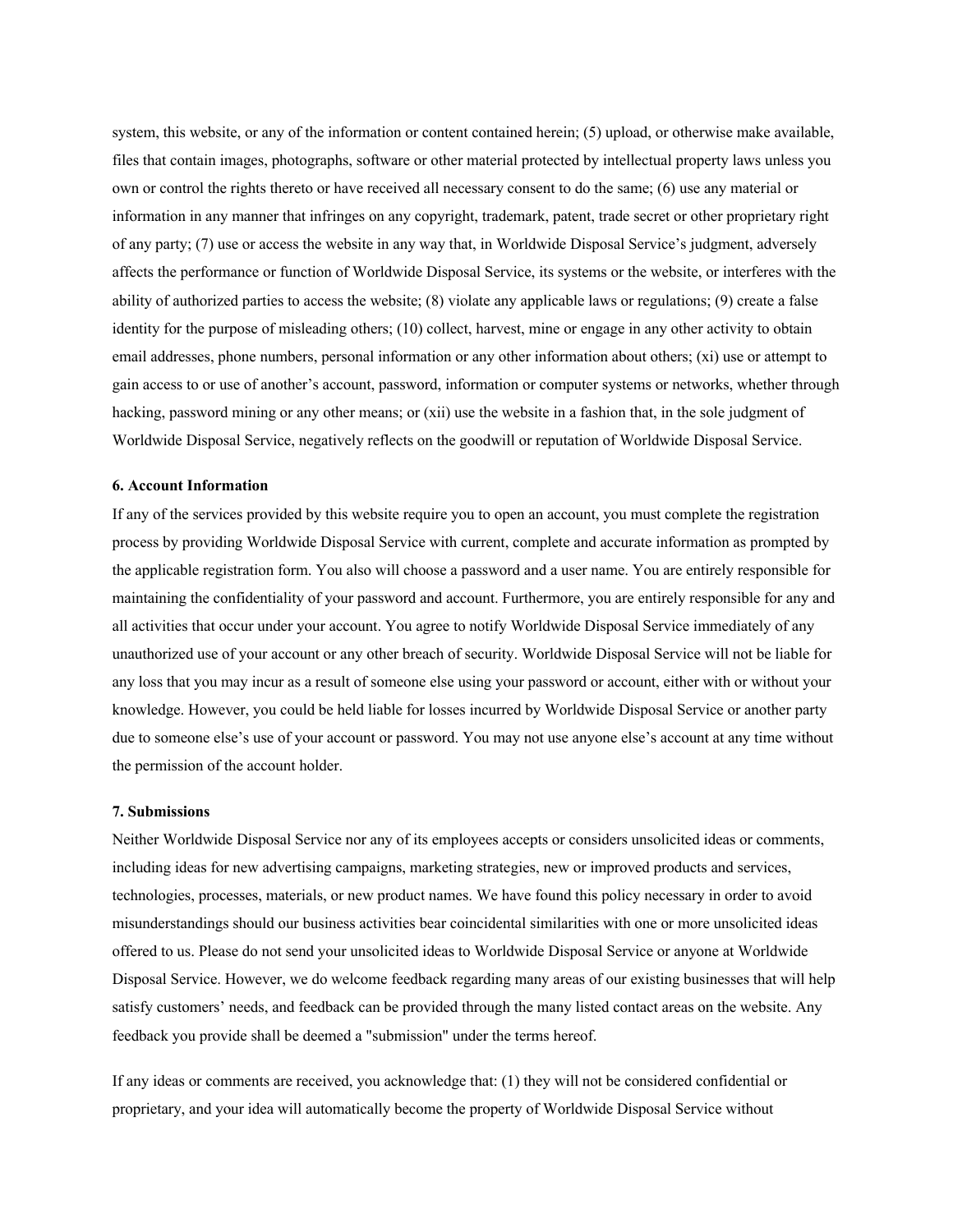compensation to you; (2) Worldwide Disposal Service and its affiliates are under no obligation to keep such information confidential; (3) Worldwide Disposal Service will have no obligation to return your idea to you or respond to you in any way; and (4) Worldwide Disposal Service will have an unrestricted, irrevocable, worldwide, royalty-free right to use, communicate, reproduce, publish, display, distribute and exploit such comments or ideas in any manner it chooses.

#### **8. Termination**

You agree that Worldwide Disposal Service, at its sole discretion, may terminate or suspend your use of the website at any time and for any or no reason, even if access and use continue to be allowed to others. Upon such suspension or termination, you must immediately: (1) discontinue use of the website; and (2) destroy any copies you have made of any portion of the content of the website. Accessing the website after such termination, suspension or discontinuation shall constitute an act of trespass. Further, you agree that Worldwide Disposal Service shall not be liable to you or any third party for any termination or suspension of your access to the website.

Worldwide Disposal Service shall have the right to refuse or cancel any orders placed via this website. Worldwide Disposal Service shall have the right to refuse or cancel any such orders whether or not the order has been confirmed and your credit card charged. If your credit card has already been charged for the purchase and your order is canceled, Worldwide Disposal Service shall promptly issue a credit to your credit card account in the amount of the charge.

### **9. Disclaimer of Warranties**

WORLDWIDE DISPOSAL SERVICE MAKES NO REPRESENTATIONS ABOUT THE RESULTS TO BE OBTAINED FROM USING THE WEBSITE, AND THE USE OF SAME IS AT YOUR OWN RISK. THIS WEBSITE MAY INCLUDE TECHNICAL OR OTHER MISTAKES, INACCURACIES, OR TYPOGRAPHICAL ERRORS. THE WEBSITE MAY BE OUT OF DATE, AND WORLDWIDE DISPOSAL SERVICE MAKES NO COMMITMENT TO UPDATE THE SITE, MATERIALS AND SERVICES.

THIS WEBSITE, AND THE CONTENT AND INFORMATION PROVIDED HEREIN, ARE PROVIDED ON AN "AS IS" BASIS. WORLDWIDE DISPOSAL SERVICE AND ITS AFFILIATES, TO THE FULLEST EXTENT PERMITTED BY LAW, DISCLAIM ALL WARRANTIES, EITHER EXPRESS OR IMPLIED, STATUTORY OR OTHERWISE, INCLUDING, BUT NOT LIMITED TO, THE IMPLIED WARRANTIES OF MERCHANTABILITY, NON-INFRINGEMENT OF THIRD PARTIES' RIGHTS, AND FITNESS FOR A PARTICULAR PURPOSE. WORLDWIDE DISPOSAL SERVICE AND ITS AFFILIATES MAKE NO REPRESENTATIONS OR WARRANTIES ABOUT THE ACCURACY, COMPLETENESS, SECURITY OR TIMELINESS OF THE CONTENT, INFORMATION OR SERVICES PROVIDED ON OR THROUGH THE USE OF THE WEBSITE. NO INFORMATION OBTAINED BY YOU FROM THE WEBSITE SHALL CREATE ANY WARRANTY NOT EXPRESSLY STATED BY WORLDWIDE DISPOSAL SERVICE IN THESE TERMS OF USE.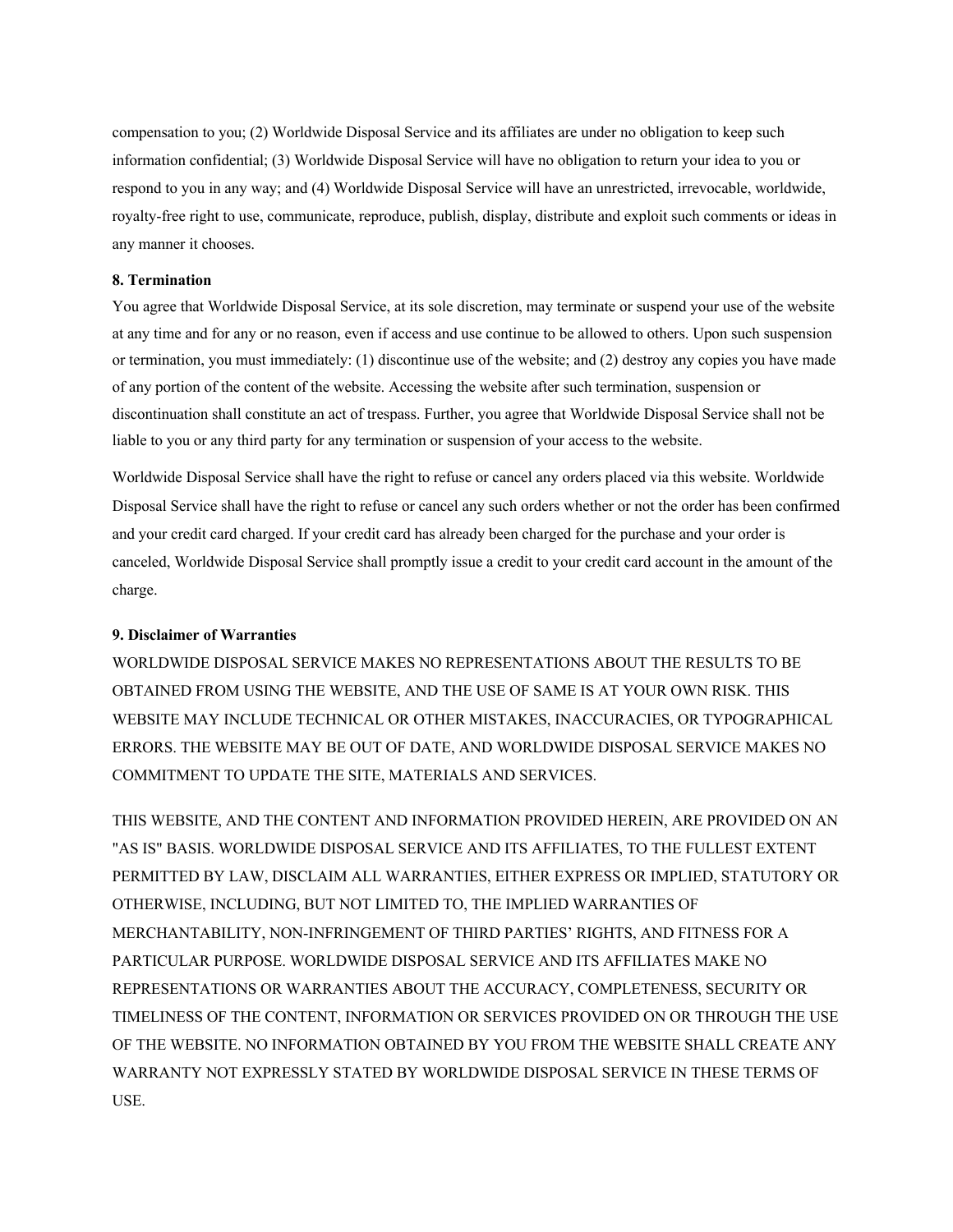THE USE OF THIS WEBSITE IS DONE AT YOUR OWN DISCRETION AND RISK AND WITH YOUR AGREEMENT THAT YOU WILL BE SOLELY RESPONSIBLE FOR ANY DAMAGE TO YOUR COMPUTER SYSTEM, LOSS OF DATA OR OTHER HARM THAT RESULTS FROM SUCH ACTIVITIES. WORLDWIDE DISPOSAL SERVICE ASSUMES NO LIABILITY FOR ANY COMPUTER VIRUS OR OTHER SIMILAR SOFTWARE CODE THAT IS DOWNLOADED TO YOUR COMPUTER FROM THE WEBSITE OR IN CONNECTION WITH ANY SERVICES OR MATERIALS. NO INFORMATION, WHETHER ORAL OR WRITTEN, OBTAINED BY YOU FROM WORLDWIDE DISPOSAL SERVICE OR VIA THIS WEBSITE, SHALL CREATE ANY WARRANTY NOT EXPRESSLY STATED IN THE TERMS OF USE. WORLDWIDE DISPOSAL SERVICE WILL NOT BE LIABLE FOR ANY LOSS THAT YOU MAY INCUR AS A RESULT OF SOMEONE ELSE'S USE OF YOUR PASSWORD OR ACCOUNT WITH RESPECT TO THIS WEBSITE OR ANY SERVICES OR MATERIALS, EITHER WITH OR WITHOUT YOUR KNOWLEDGE.

WORLDWIDE DISPOSAL SERVICE MAKES NO WARRANTY THAT: (1) THE WEBSITE WILL MEET YOUR REQUIREMENTS; (2) ACCESS TO THE WEBSITE WILL BE UNINTERRUPTED, TIMELY, SECURE OR ERROR-FREE; (3) THE RESULTS THAT MAY BE OBTAINED FROM THE USE OF THE WEBSITE WILL BE ACCURATE OR RELIABLE; AND (4) ANY ERRORS IN THE SOFTWARE WILL BE CORRECTED.

# **10. Limitation of Liability**

TO THE EXTENT PERMITTED BY APPLICABLE LAW AND TO THE EXTENT THAT WORLDWIDE DISPOSAL SERVICE IS OTHERWISE FOUND RESPONSIBLE FOR ANY DAMAGES, WORLDWIDE DISPOSAL SERVICE IS RESPONSIBLE FOR ACTUAL DAMAGES ONLY. TO THE EXTENT PERMITTED BY LAW, IN NO EVENT SHALL WORLDWIDE DISPOSAL SERVICE OR ITS AFFILIATES BE LIABLE FOR ANY INCIDENTAL, INDIRECT, EXEMPLARY, PUNITIVE AND CONSEQUENTIAL DAMAGES, LOST PROFITS, OR DAMAGES RESULTING FROM LOST DATA OR BUSINESS INTERRUPTION RESULTING FROM THE USE OF, OR INABILITY TO USE, THE WEBSITE, OR OF ANY SITE OR RESOURCE LINKED TO, REFERENCED OR ACCESSED THROUGH THIS WEBSITE, OR FOR THE USE OR DOWNLOADING OF, OR ACCESS TO, ANY MATERIALS, INFORMATION, PRODUCTS OR SERVICES, WHETHER BASED ON WARRANTY, CONTRACT, TORT, DELICT OR ANY OTHER LEGAL THEORY, AND WHETHER OR NOT WORLDWIDE DISPOSAL SERVICE IS ADVISED OF THE POSSIBILITY OF SUCH DAMAGES. TO THE EXTENT PERMITTED BY LAW, THE REMEDIES STATED IN THESE TERMS OF USE ARE EXCLUSIVE AND ARE LIMITED TO THOSE EXPRESSLY PROVIDED FOR IN THESE TERMS OF USE. WORLDWIDE DISPOSAL SERVICE ALSO ASSUMES NO RESPONSIBILITY, AND SHALL NOT BE LIABLE, FOR ANY DAMAGES TO, OR VIRUSES THAT MAY INFECT, YOUR COMPUTER EQUIPMENT OR ANY PROPERTY ON ACCOUNT OF YOUR ACCESS TO, USE OF, BROWSING ON THIS WEBSITE, OR YOUR DOWNLOADING OF ANY MATERIALS, DATA, TEXT OR IMAGES FROM THIS WEBSITE.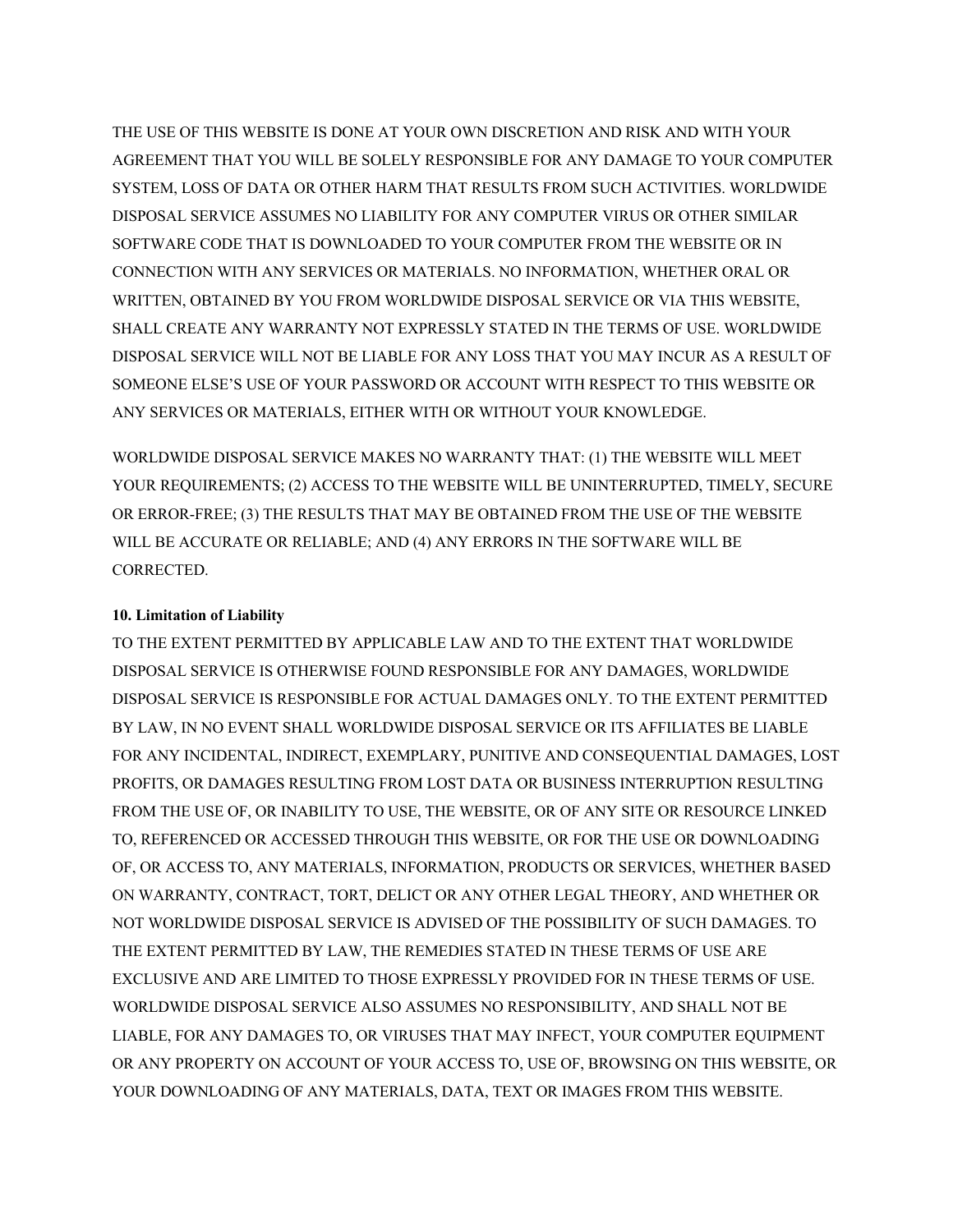WORLDWIDE DISPOSAL SERVICE'S MAXIMUM LIABILITY ARISING OUT OF, OR IN CONNECTION WITH, THE USE OF THIS WEBSITE OR YOUR USE OF ANY CONTENT SET FORTH HEREIN, REGARDLESS OF THE CAUSE OF ACTION, WILL NOT EXCEED \$100.

YOU AGREE AND ACKNOWLEDGE THAT THE LIMITATIONS AND EXCLUSIONS OF LIABILITY AND WARRANTY PROVIDED IN THESE TERMS OF USE ARE FAIR AND REASONABLE.

## **11. Indemnification**

You agree to defend, indemnify and hold harmless Worldwide Disposal Service, its affiliate companies and their respective officers, directors, employees, agents and representatives from any and all claims arising out of, or in connection with: (1) your breach of any of these terms and conditions set forth herein; (2) any of your activities conducted in connection with this website; (3) your use of the website or the use by any other person accessing the website using your user name and password; or (4) any information or other material you provide to Worldwide Disposal Service or this website.

## **12. Jurisdiction; Governing Law**

**TO THE FULLEST EXTENT PERMITTED BY LAW, YOU HEREBY EXPRESSLY AGREE THAT ANY PROCEEDING ARISING OUT OF, OR RELATING TO, YOUR USE OF THIS WEBSITE SHALL BE INSTITUTED IN A STATE OR FEDERAL COURT SITTING IN THE COUNTY OF DUVAL, STATE OF GEORGIA, UNITED STATES OF AMERICA, AND YOU EXPRESSLY WAIVE ANY OBJECTION THAT YOU MAY HAVE NOW OR HEREAFTER TO THE LAYING OF THE VENUE OR TO THE JURISDICTION OF ANY SUCH PROCEEDING. YOU AGREE THAT ANY CLAIM OR CAUSE OF ACTION ARISING OUT OF, OR RELATED TO, YOUR USE OF THE WEB SITE MUST BE FILED WITHIN ONE (1) YEAR AFTER SUCH CLAIM OR CAUSE OF ACTION AROSE. TO THE FULLEST EXTENT PERMITTED BY LAW, THESE TERMS OF USE ARE GOVERNED BY THE INTERNAL SUBSTANTIVE LAWS OF THE STATE OF GEORGIA.**

## **13. General**

You may not assign these terms of use or your interests, rights or obligations under these terms of use. If any provision of these terms of use is found to be invalid by any court having competent jurisdiction, the invalidity of such provision shall not affect the validity of the remaining provisions of these terms of use, which shall remain in full force and effect. No waiver of any of these terms of use shall be deemed a further or continuing waiver of such term or condition or any other term or condition. You hereby waive any right to receive these terms in a written format. The failure of Worldwide Disposal Service to exercise or enforce any right or provision of these terms of use shall not constitute a waiver of such right or provision. You and Worldwide Disposal Service are independent contractors and are not and shall not be deemed to be the legal representative or agent of the other for any purpose whatsoever, and neither you nor Worldwide Disposal Service is authorized by the other to transact business, incur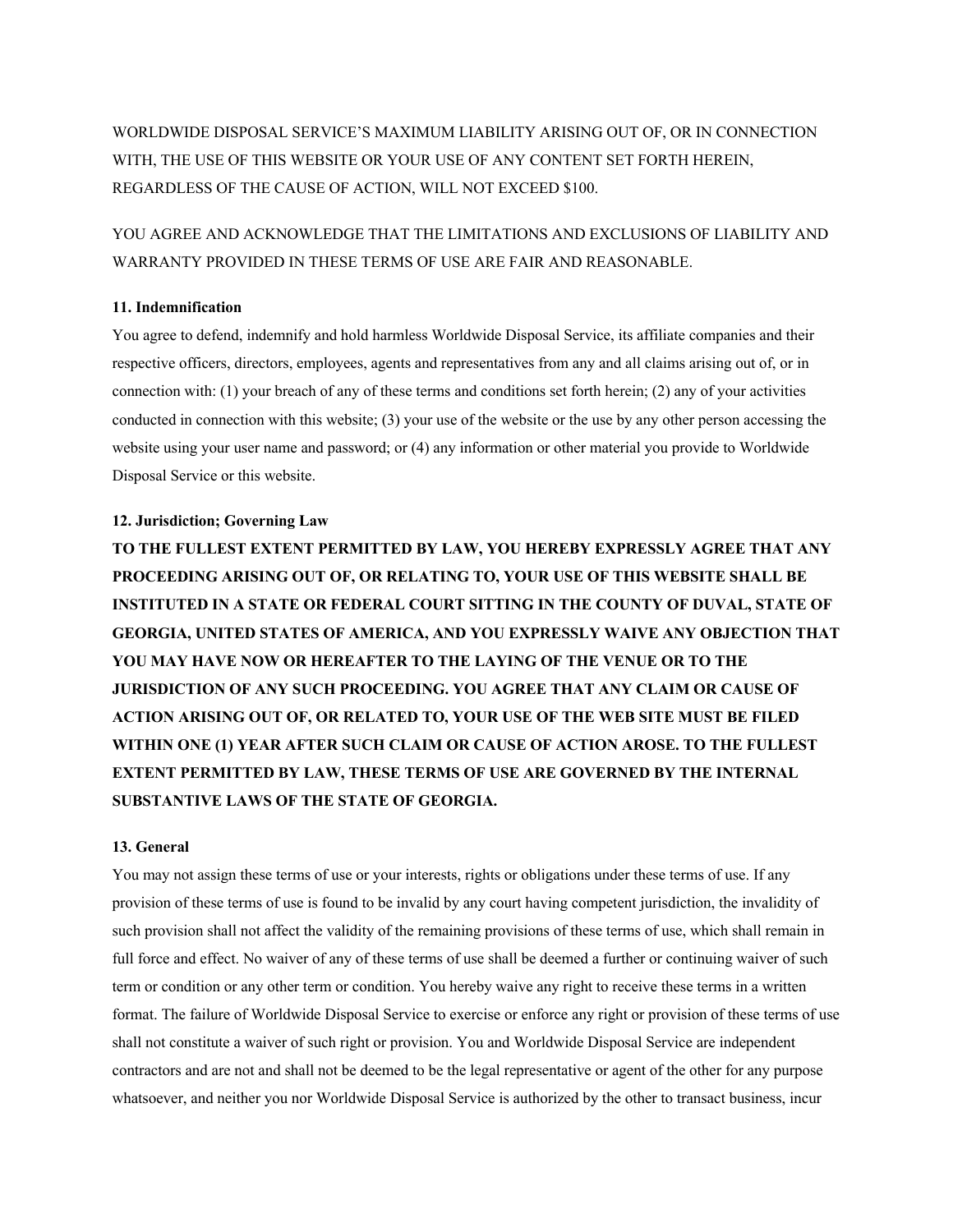obligations (either express or implied), bill goods, or otherwise act in any manner, in the name of or on behalf of the other, or to make any representation, warranty, guarantee or other promise in the name of or on behalf of the other.

#### **14. Complete Agreement**

Except as expressly provided in a separate service agreement between you and Worldwide Disposal Service, these terms of use constitute the entire agreement between you and Worldwide Disposal Service with respect to the use of the website and supersede all discussions, communications, conversations and agreements concerning the subject matter hereof.

## **15. Severability Provisions**

If any provision of these terms is unlawful, void or unenforceable, then that provision shall be deemed severable from the remaining provisions and shall not affect their validity and enforceability

### **16. Check policy**

We gladly accept checks as a form of payment for services. However, in the event that your check is not honored by the financial institution we will access fees to cover the cost and damages for writing bad checks. The current surcharge is \$30.00 or 5%, whichever is greater, per transaction, as authorized under Georgia Law O.C.G.A. 13-6-15.

#### **16. Container language**

Subject to the terms and conditions of our Agreement, in consideration of the compensation to be paid by Customer, WWDS will provide containers(s) to be used for residential and recycling, non-hazardous waste removal ("container") in the quantity ordered by Customer. All container shall remain the property of the WWDS, but Customer shall have duty of custody, control, and care of the containers and shall be liable for any and all loss or damage to the container and for its contents.

For performance of the Services, Customer shall pay WWDS in accordance with our established pricing for the services provided and any fees quoted to the customer at the time the order is placed. Additional fees may be charged to the customer due to overweighting a container, placing prohibited items in a container or otherwise violating any customer obligation. Customer shall return the equipment to WWDS in the condition in which it was provided, and Customer shall be liable for any damage to or loss of a container beyond normal wear and tear. WWDS may access a replacement charge of \$75.00 to the Customer, if the container is lost or has excessive damage. WWDS may suspend services in the event Customer violates any term or provision of this Agreement. WWDS shall not be responsible for any damage to the Customer's property, the Premises, or to any bodily injury or property damage to third parties resulting from the container or related to WWDS's services.

### **DISPUTE RESOLUTION and ARBITRATION**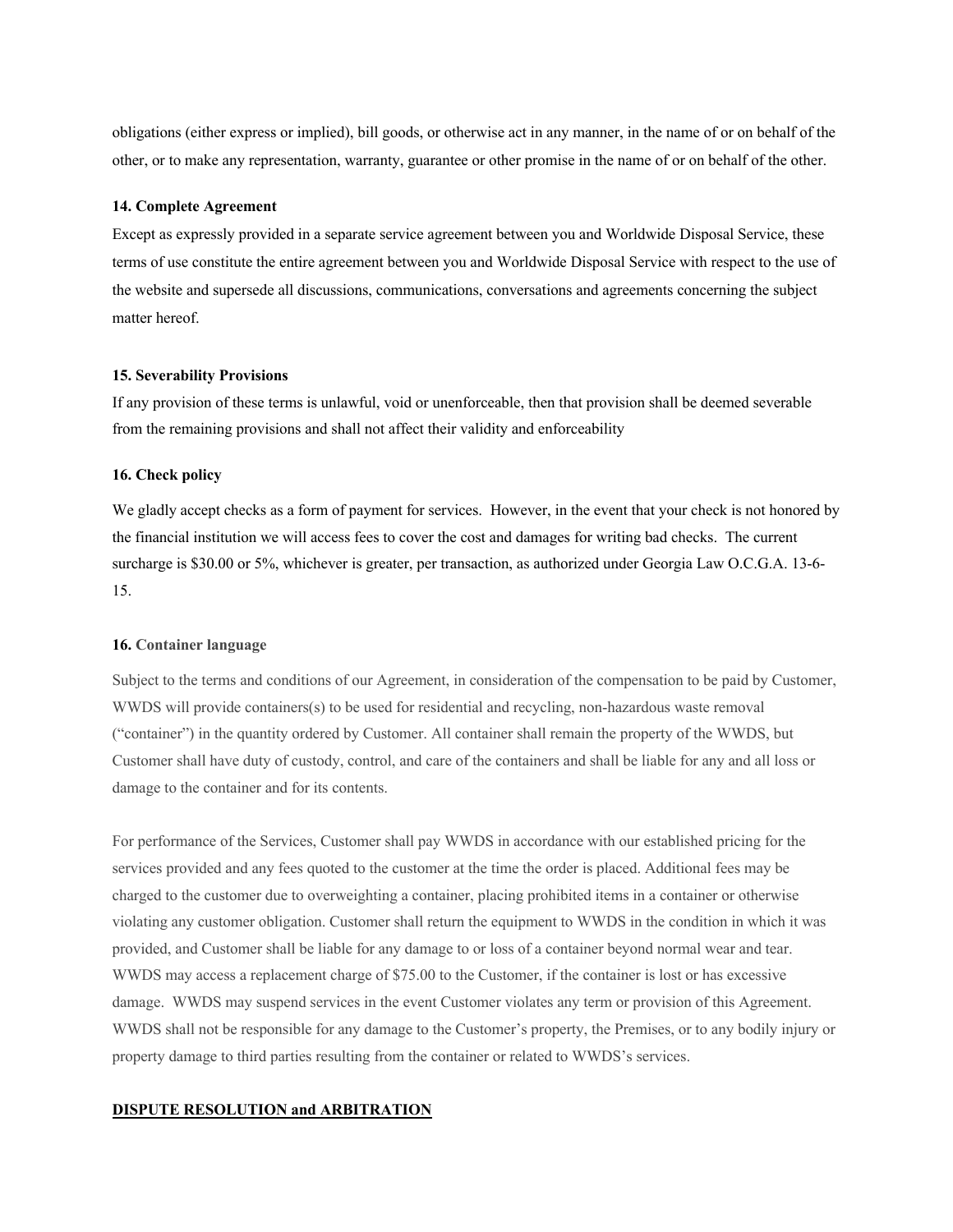Welcome to the Worldwide Disposal Service webpage that addresses, and provides the details for, our Commercial Service Agreement's ("Agreement") terms and conditions relating to dispute resolution - arbitration. As provided in our Agreement, we have agreed that, except for those claims expressly excluded in our Agreement (EXCLUDED CLAIMS), ANY and ALL existing or future controversy or claim between us arising out of or related to our Agreement or any prior agreements between us, whether based in contract, law or equity or alleging any other legal theory, or arising prior to, in connection with, or after the termination of our Agreement or any prior agreements, shall be resolved by mandatory binding arbitration. (We also may mutually agree to arbitrate any Excluded Claims.)

For ease of reference, here is the relevant Agreement language:

- DISPUTE RESOLUTION-ARBITRATION AGREEMENT AND CLASS ACTION WAIVER. BINDING ARBITRATION: Except for those claims expressly excluded below (EXCLUDED CLAIMS), Customer and Company agree that ANY and all existing or future controversy or claim between them arising out of or related to this Agreement or any other agreements between the parties, whether based in contract, law or equity or alleging any other legal theory, or arising prior to, in connection with, or after the termination of this Agreement or any prior agreements, shall be resolved by mandatory binding arbitration (see www.worldwidedisposalservices.com for details on arbitration procedures).
- CLASS ACTION WAIVER: Customer and Company agree that under no circumstances, whether in arbitration or otherwise, may customer bring any claim against the Company, or allow any claim that the Customer may have against the Company to be asserted, as part of a class action, on a consolidated or representative basis or otherwise aggregated with claims brought by, or on behalf of, any other entity or person, including other customers of the Company.
- EXCLUDED CLAIMS: The following are not subject to mandatory binding arbitration: (A) either party's claims against the other in connection with bodily injury or real property damage and for environmental indemnification; and (B) Company's claims against Customer for collection or payment of Charges, damages (liquidated or otherwise) or any other amounts due or payable to the Company by the Customer under this Agreement or any prior agreements between the parties, but Customer and Company may mutually agree to arbitrate any Excluded Claims.

# **General Information**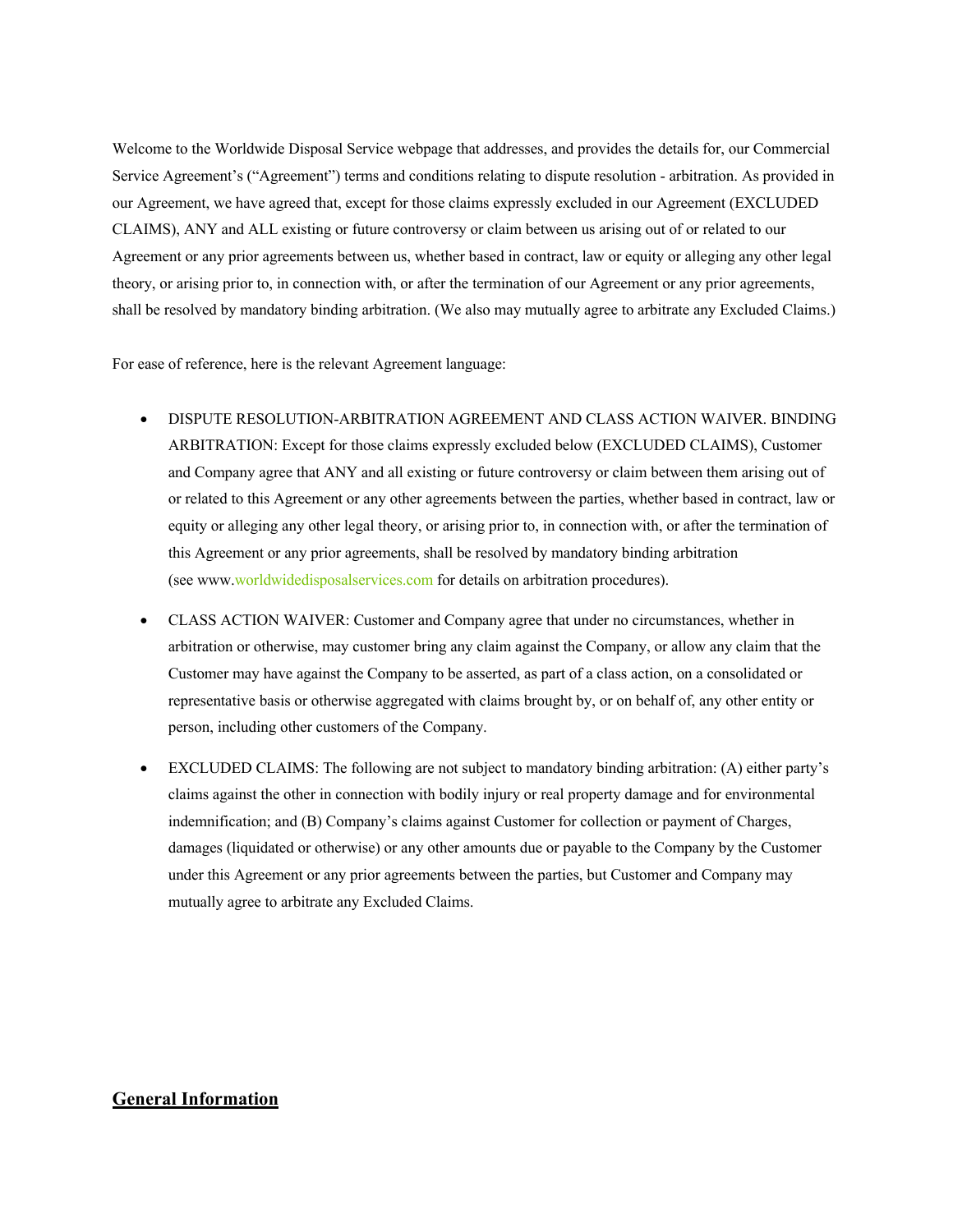The material below provides information and describes the details of the terms and conditions of the agreed upon arbitration process. World Disposal Service is committed to controlling costs so we can continue to provide you with the best overall value in waste related services. Litigation avoidance and/or streamlined dispute resolution through arbitration will assist in this regard. For this reason and others, including attempting to amicably resolve any disputes with you, our customer, we have incorporated into our Agreement the binding arbitration process set forth below. Before pursuing arbitration, World Disposal Service hopes that any issue of concern can be resolved through local management and/or your Sales representative on an informal basis.

World Disposal Service also is willing to explore with your mediation, which is another alternative dispute resolution process in which a third person (a mediator) would aid us in jointly resolving our dispute. However, because no binding decision is rendered in mediation, we each must consider the pros and cons of this alternative process. Nothing said in mediation can later be used in the arbitration process, if the dispute is not resolved in mediation.

If we are unable to resolve a matter to your satisfaction, we have agreed upon the binding arbitration process below to resolve any remaining dispute that is subject to arbitration under our Agreement. Arbitration is an alternative dispute resolution process where a neutral third party (an arbitrator) provides a fair hearing and decides a dispute. An arbitrator can make a decision based solely on documents submitted by the parties, can award the same relief as a court, and must honor the terms of our Agreement.

Arbitration does not have a judge or a jury - it is an alternative to litigation in a court. Proceeding in arbitration may result in limited discovery and may be subject to limited review by courts. Arbitration is typically faster, and it is less formal than a courtroom proceeding. Counsel is not required, but using counsel is an option for each of us. Of course, this process could save time and money for both sides. If either party decides that it desires a hearing, including by telephone, the arbitrator would provide the same. How Does Either Party Begin Arbitration?

The party seeking arbitration under this arbitration provision shall first provide written notice to the other party (at the address and as provided in our Agreement), which notice would include a short statement of the dispute, including the relief sought, and the notice would be served at least thirty (30) days prior to the initiation of arbitration. If we are unable to resolve the dispute within thirty (30) days after receipt of the notice, then either party may proceed to file an arbitration claim at http://www.adr.org/ under the Commercial Arbitration Rules of the American Arbitration Association (AAA). Dispute Resolution and the Arbitration Process

The parties will jointly appoint a single arbitrator who has at least ten (10) years' experience in the active practice of commercial contracts. The expense and the fees for the arbitrator will be shared equally by the parties. If the parties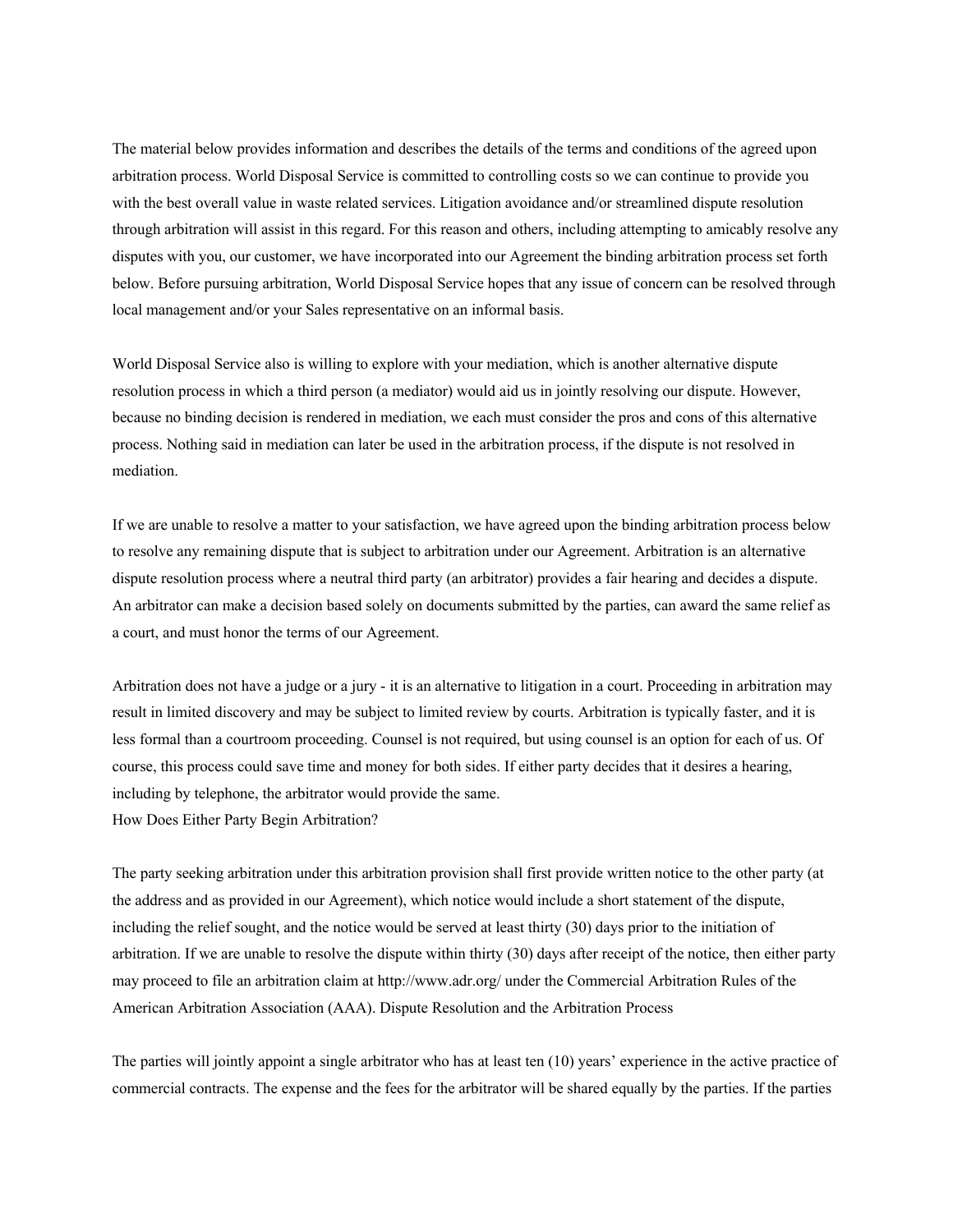cannot agree on the appointment of a single arbitrator, it is agreed that the matter would be submitted to the AAA for the appointment of an arbitrator meeting the requirements set forth above. The procedures for appointment and the conduct of the arbitration shall be in accordance with the AAA's Commercial Arbitration Rules, except as otherwise provided herein. As noted, for more information about the arbitration process or the AAA, please consult the AAA web site atadr.org or contact the AAA at:

We agree that by entering into our Agreement, we are each waiving any right to trial by jury, except to the extent that may be applicable for the Excluded Claims as defined in our Agreement. All disputes (other than Excluded Claims) relating to the interpretation, applicability, enforceability, or formation of this Agreement, including any claim that all or any part of this Agreement is void or voidable, are for the arbitrator to decide, except those issues relating to the scope, application, and enforceability of the arbitration provision, which are for a court with jurisdiction to decide, if necessary.

The Federal Arbitration Act (FAA), not state arbitration law, shall govern the arbitrability of our disputes. However, applicable federal law or the law of the state consistent with our Agreement may apply to, and govern the substance of, our disputes. No state statutes pertaining to arbitration shall be applicable under this arbitration provision, except to the extent required by law. If there is a conflict between this arbitration provision and the rules of the AAA, this arbitration provision shall govern.

The arbitrator may award relief in favor of only the individual party seeking relief and only to the extent necessary to provide relief warranted by that party's individual claim. Neither party nor the arbitrator shall be entitled to join or consolidate claims in arbitration by or against the other party, other individuals or entities, or arbitrate any claim as a representative member of a class or in a private attorney general capacity.

For claims of \$10,000 or less, the party bringing the claim can choose to have the arbitration carried out so that the arbitrator will base his or her decision solely on documents submitted by the parties, or it may choose to have the arbitration conducted through an in-person or phone call hearing. The parties also may agree to proceed without a hearing for amounts in excess of \$10,000. If an in-person hearing is held, the arbitration will take place at a location near the area where you receive our services, unless otherwise agreed. The arbitrator will honor claims of privilege recognized by law and will take reasonable steps to protect the customer's account information and any other confidential or proprietary information.

The Arbitration Award. The arbitrator will make any award in writing but, to reduce the time and expense of the arbitration, the arbitrator will not provide a statement of reasons for his or her award unless requested to do so by both parties. The award of the arbitrator may be entered and enforced in any court having jurisdiction. An arbitration award and any judgment confirming it apply only to that specific case; it cannot be used in any other case except to enforce the arbitration award itself.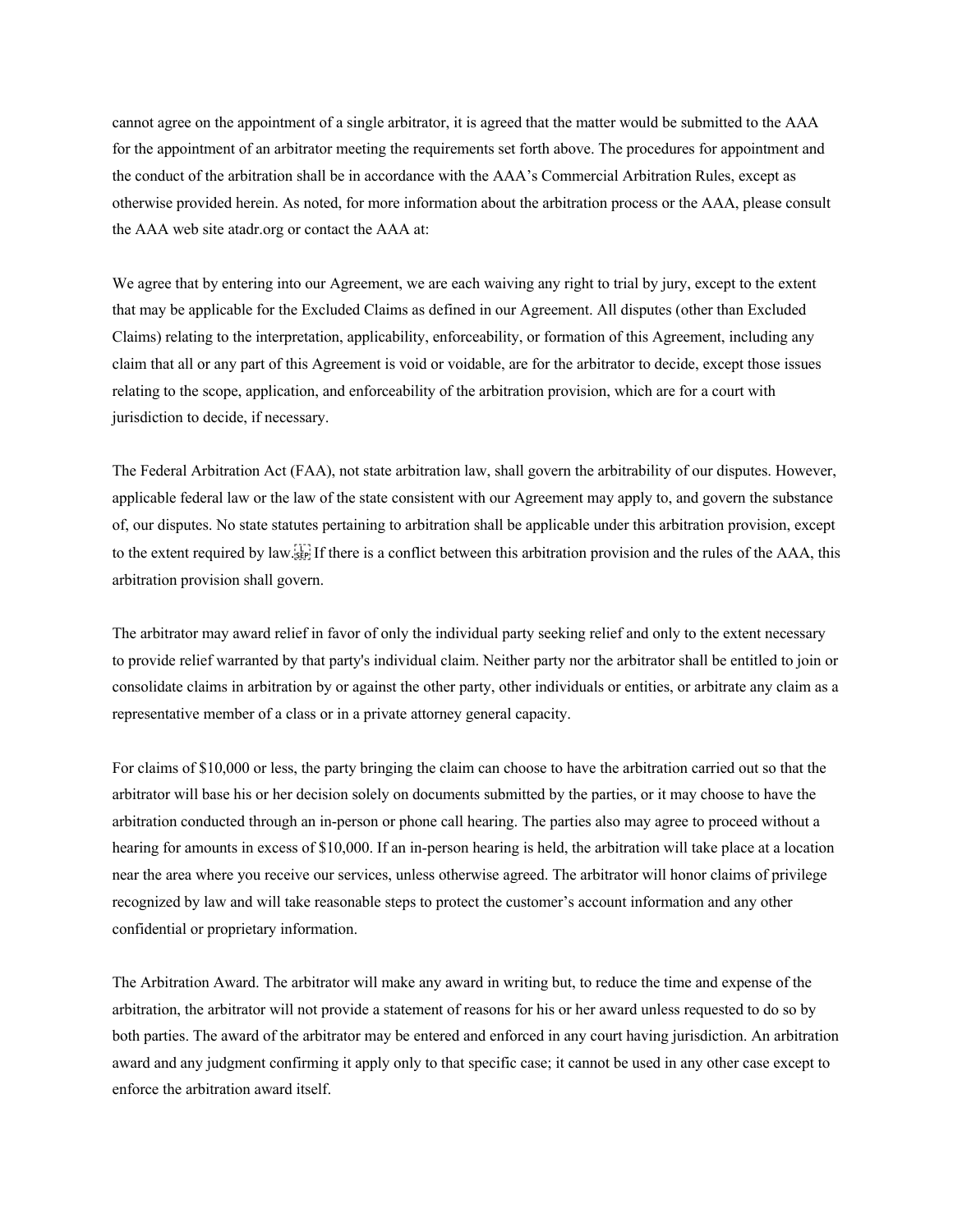If an award granted by the arbitrator exceeds \$100,000, either party can appeal that award to a three-arbitrator panel administered by the AAA by a written notice of appeal filed within thirty (30) days from the date of entry of the written arbitration award. The members of the three-arbitrator panel will be selected according to the rules of the AAA. The AAA will then notify the parties that the award has been appealed and shall impose a prompt appeal schedule. The party challenging the award shall choose whether the appeal shall be based only on documents or by argument in person or by phone. The three-arbitrator panel will issue its decision within ninety (90) days of the date of the appealing party's notice of appeal. The decision of the three-arbitrator panel shall be final and binding, except for any appellate right which exists under law.

Change in Arbitration Provider. If the AAA will not enforce this arbitration provision as written, it cannot serve as the arbitration organization to resolve our dispute. If this situation arises, the parties shall agree on a substitute arbitration organization. If the parties are unable to agree, the parties shall mutually petition a court of appropriate jurisdiction to appoint an arbitration organization that will enforce this arbitration provision as written. If there is a conflict between this arbitration provision and the rest of our Agreement's terms, this arbitration provision shall govern. World Disposal Service reserves the right to change this arbitration provision from time to time to substitute an alternative arbitration services supplier where World Disposal Service has determined in good faith that such arbitration services supplier can provide equivalent arbitration services as set forth herein at a lower cost to the parties.

## **Miscellaneous Provisions**

Notices to each party will be deemed given when delivered consistent with our Agreement. This agreement to arbitrate shall survive termination of our Agreement. If any clause within this arbitration provision is found to be illegal or unenforceable, that clause will be severed from this arbitration provision, and the remainder of this arbitration provision will be given full force and effect. If the class action waiver clause is found to be illegal or unenforceable, the entire arbitration provision will be unenforceable, and the dispute will be decided by a court. In the event this entire arbitration provision is determined to be illegal or unenforceable for any reason, or if a claim (other than an Excluded Claim as defined in our Agreement) is brought in a dispute that is found by a court to be excluded from the scope of this arbitration provision, we have each agreed to waive, to the fullest extent allowed by law, any trial by jury.

# **REFUND POLICY**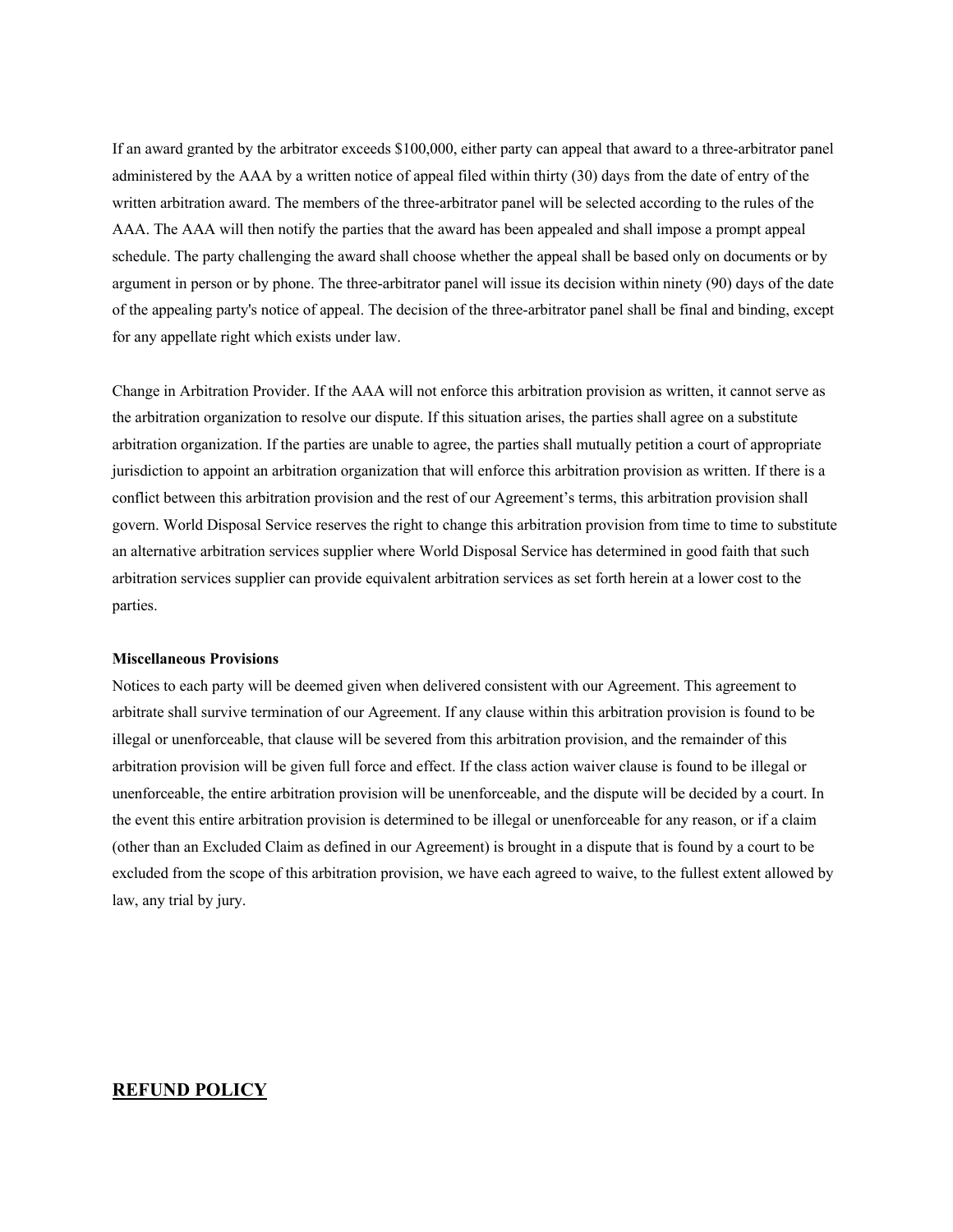Any purchases of boxes, green bins, kitchen containers, composters and paid garbage tags **ARE FINAL,**  and no refunds will be granted.

# **LARGE APPLIANCE OR BULK Pick-Ups**

No person shall receive a large appliance / bulk pick-up from Worldwide Disposal Service. LLC (WWDS) unless the Owner or Occupant has paid the City the large appliance disposal fee in advance, as set out in the WWDS*'s Fees,* as amended.

All large appliances set out at curbside are to be set out by 7:00 a.m. on the scheduled collection day.

All aspects of the City's most current *Waste Collection Ordnance* apply.

# **1. CONDITIONS OF APPROVAL FOR REFUNDS OR CANCELLATIONS:**

a) Requests for refund or cancellation **WILL** only be granted if:

• The request is made by 12:00 noon the day before the scheduled collection day.

*For example: If the scheduled large appliance pick-up day is Thursday, a refund or cancellation request must be made by Wednesday (the day before), prior to 12:00 noon.*

b) Requests for refund or cancellation **WILL NOT** be granted if any of the following conditions apply:

• The request for refund or cancellation is not made within the aforementioned time frame - as noted in 1(a) above;

• Large appliances that have been set out in a manner that does not comply with the ordinance and set-out requirements (i.e. set out earlier than the evening prior to the scheduled appointment day) and have been removed by others; and/or

• Large appliances that, upon the scheduled day of collection, are not set out at curbside for collection.

# **2. HOLDBACK FEE FOR REFUNDS OR CANCELLATIONS:**

To cover processing costs, banking fees or charges, all acceptable refunds are subject to a \$10 administration fee for each large appliance unit. For example, if the large appliance disposal fee is \$39, an Owner or Occupant will receive a refund of \$29 of the initial \$39 payment (based on one appliance). *Please Note: Appliance pick-up fee and administrative fee subject to change.*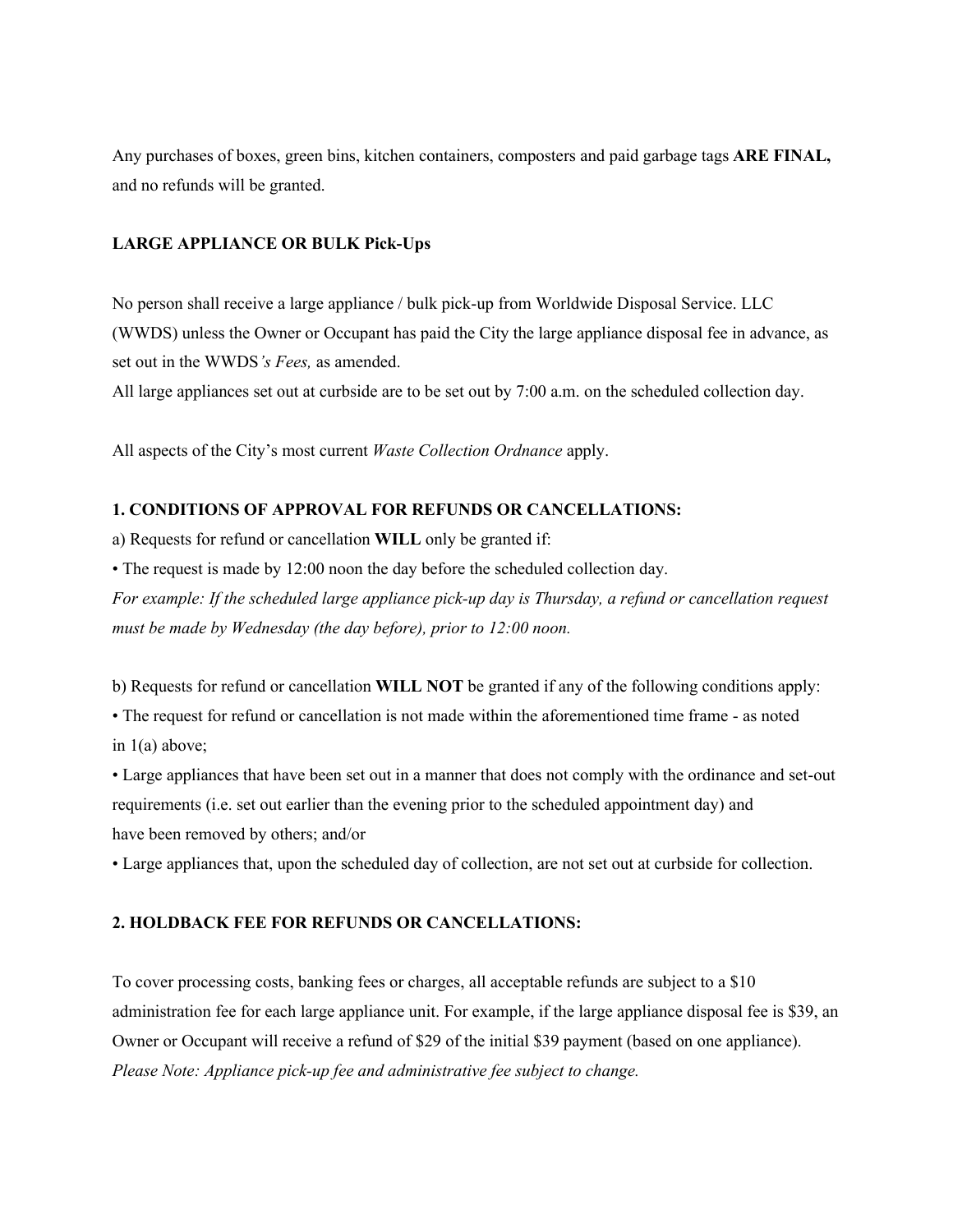# **3. METHOD OF PAYMENT FOR REFUNDS OR CANCELLATIONS:**

The method of payment for a refund will be as follows:

• Payments made by credit card (i.e. Visa, MasterCard or American Express) are refunded to the credit card.

• Payments made by cash, cheque or direct debit are refunded through the RSP's requisition process.

# **4. APPROVAL FOR REFUNDS OR CANCELLATIONS:**

All refunds must be approved and signed off by WWDS Management or its designate.

# **5. 'NOT OUT' STATUS:**

In some cases, the Owner or Occupant may have made an appointment for a large appliance pick-up, and on the date of the appointment the appliance was 'Not Out'. *Please Note: Worldwide Disposal service would document this on the work order at the point of pick-up.* In these cases, the Owner or Occupant may reschedule to another date.

It is the full responsibility of the Owner or Occupant to initiate a rescheduling request.

Rescheduling of an appointment for an initial 'Not Out' status must be made within 2 months of the original appointment date. Refunds are not granted for 'Not Out' status.

There will be no refund for municipal waste collection services unless WWDS is no longer able to perform collection services in the City. WWDS will notify the customers and give a prorate refund for services paid which have not yet been provided.

*Worldwide Disposal Service - Refund Policy.*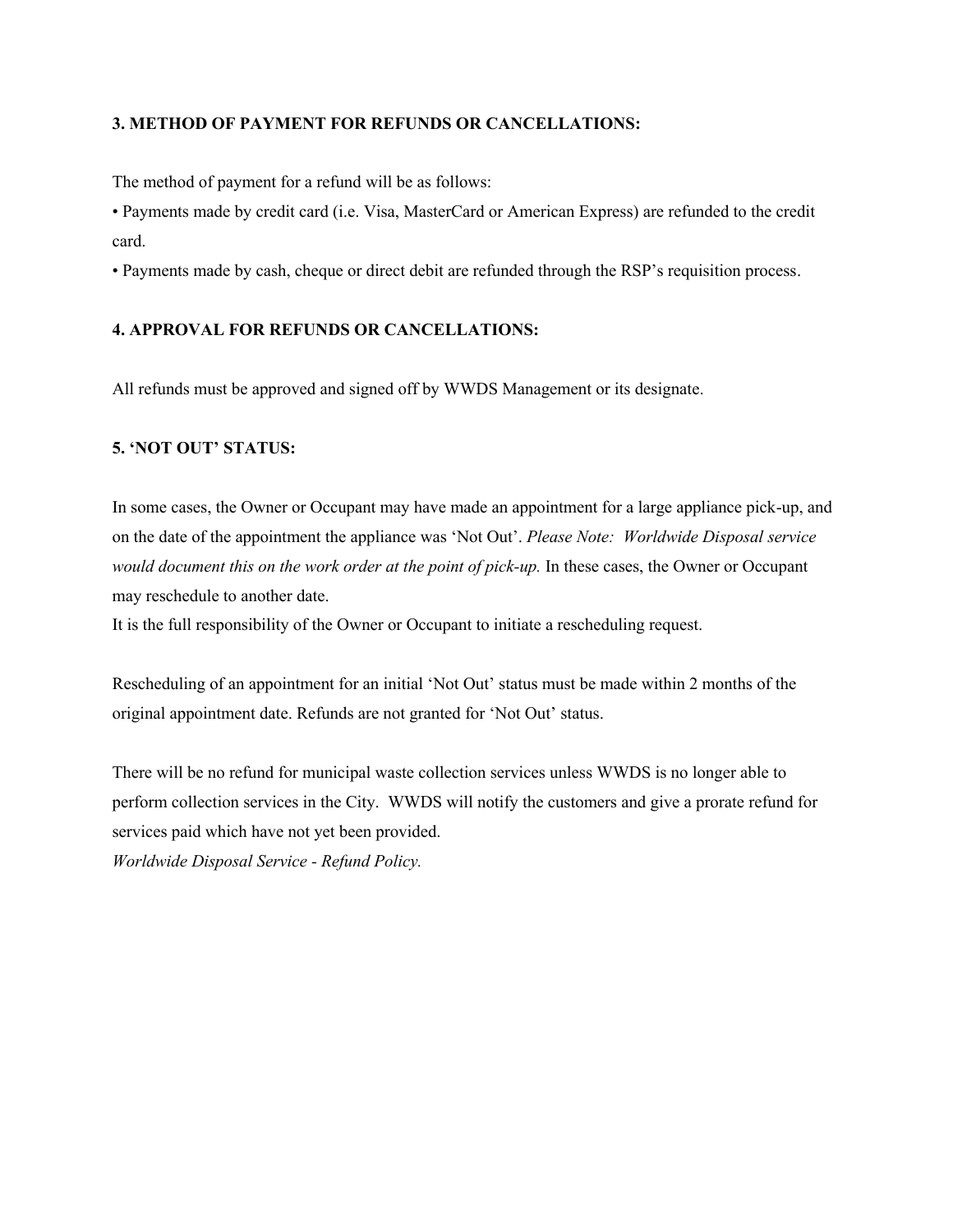## **PRIVACY POLICY**

#### Your safety matters.

Worldwide Disposal Service LLC. and its subsidiaries ("Worldwide Disposal Service," "we," "our," "us" or similar phrases) has tremendous respect for your non-public personal information, and protecting your personal information is one of our top priorities. We respect the privacy of our customers and other users who access this website to learn about or interact with us concerning the collection, storage, access and use of their personal and business information. This privacy statement explains our privacy practices, including how we use the personal information we receive from you. By accessing our website, you agree to the Worldwide Disposal Service privacy policy. It is important that you review this privacy policy prior to registering on or using our website.

Worldwide Disposal Service reserves the right to change, supplement, update or modify this privacy policy at any time without notice at the sole discretion of Worldwide Disposal Service. In the event we modify or change our privacy policy, the modified policy will be posted on our website. The most current privacy policy will apply to all data and other information collected on the website, no matter what version of the privacy policy was in effect when the information was collected.

#### **1. Personal Information Collected by Worldwide Disposal Service**

We collect your personal information because it helps us deliver a superior level of customer service. It enables us to give you convenient access to our services and focus on categories of greatest interest to you. In addition, your personal information helps us keep you posted on our latest services, information and events that you might like to hear about.

We may collect personal information about you from the following sources: (i) information we receive from you pursuant to any service agreement or other agreement with Worldwide Disposal Service, such as your name, address, telephone number or business information; (ii) information we receive from you through our website, such as your name, address, email address, telephone number, payment information and your activity while using or reviewing our websites; (iii) information about your transactions with us or information about the services performed by us, our affiliates, or others, such as information concerning your payment history or information about your site location for service, billing and credit card information; and (iv) information we receive from publicly recorded documents.

In addition, we may ask for your personal information when you're discussing a service issue on the phone with an associate or when purchasing service. We may also collect certain personal information for market research purposes to gain a better understanding of our customers in order for us to provide more valuable service.

We do not knowingly collect personal information from children under 13 for marketing purposes, but because some information is collected electronically, it can appear to be the personal information of the website user, and will be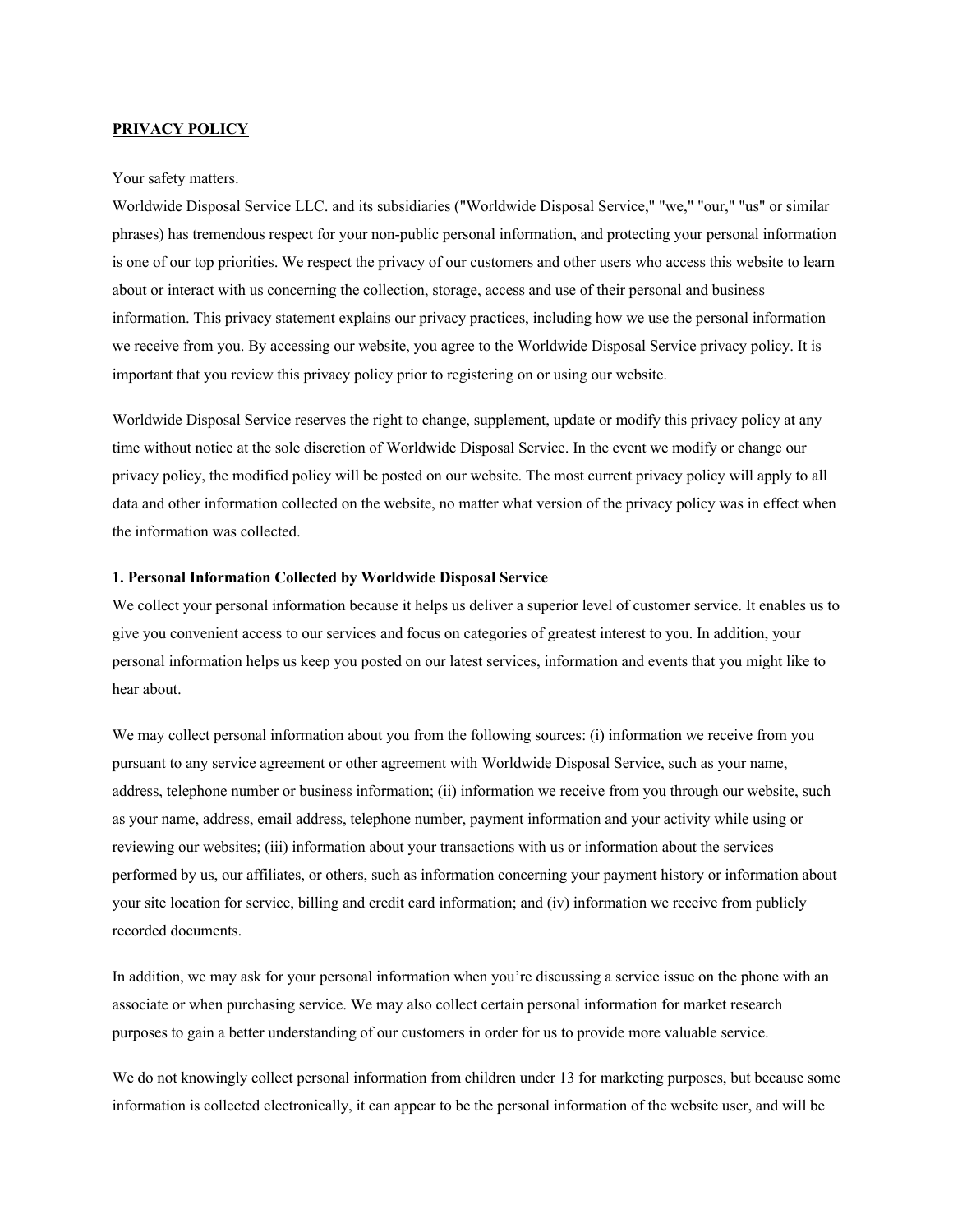treated as such by this privacy policy. If a child under 13 submits personal information to Worldwide Disposal Service and we learn that that personal information is the information of a child under 13, we will attempt to delete the information as soon as possible.

#### **2. Use and Disclosure of Your Personal Information by Worldwide Disposal Service**

Worldwide Disposal Service will use personally identifiable information voluntarily submitted to us to respond to requests you make of us for service or to contact you in connection with the service being provided to you by Worldwide Disposal Service. Additionally, we may use that information to determine how we can improve our website, business and services and to market our services. As a general rule, we will not sell or rent your personal or business information to any third party, except as described below or in connection with effectively maintaining and operating the website.

Worldwide Disposal Service may disclose your personal information to others when we believe, in good faith, that such disclosure is reasonably necessary to comply with the law or to protect the safety of our customers, employees or property and/or to comply with a judicial proceeding, court order or legal process. We may respond to subpoenas, court orders or legal process by disclosing your personal information and other related information, if necessary. We also may choose to establish or exercise our legal rights or defend against legal claims. In addition, we may collect and possibly share personal information and any other additional information available to us in order to investigate, prevent or take action regarding illegal activities, suspected fraud, situations involving potential threats to the physical safety of any person, violations of the Worldwide Disposal Service terms of use, or as otherwise required by law.

Worldwide Disposal Service will share your personal information with our corporate affiliates to carry out transactions you request or to make our business more responsive to your needs, and we may disclose your personal information to non-affiliated third parties that perform services on our behalf. Worldwide Disposal Service may also disclose your personal information to third parties where it is necessary for completing the transactions that you authorize and in order to verify the existence and condition of your account for a third party. We reserve the right to provide non-personal identifying information to third parties. Except as described above, we will not disclose your personal information to other third parties unless you have provided consent.

#### **3. Payment System**

If you are using our website to access our electronic payment system, we may request certain financial information so that we may affect the payment transaction. Our payment system may collect, store and use personally identifiable information, such as your name, address, credit card number, bank routing and account number, Worldwide Disposal Service account number and email address to process your payments. In addition, the payment system will also collect information regarding the actual bill payment transactions, including the dates and amounts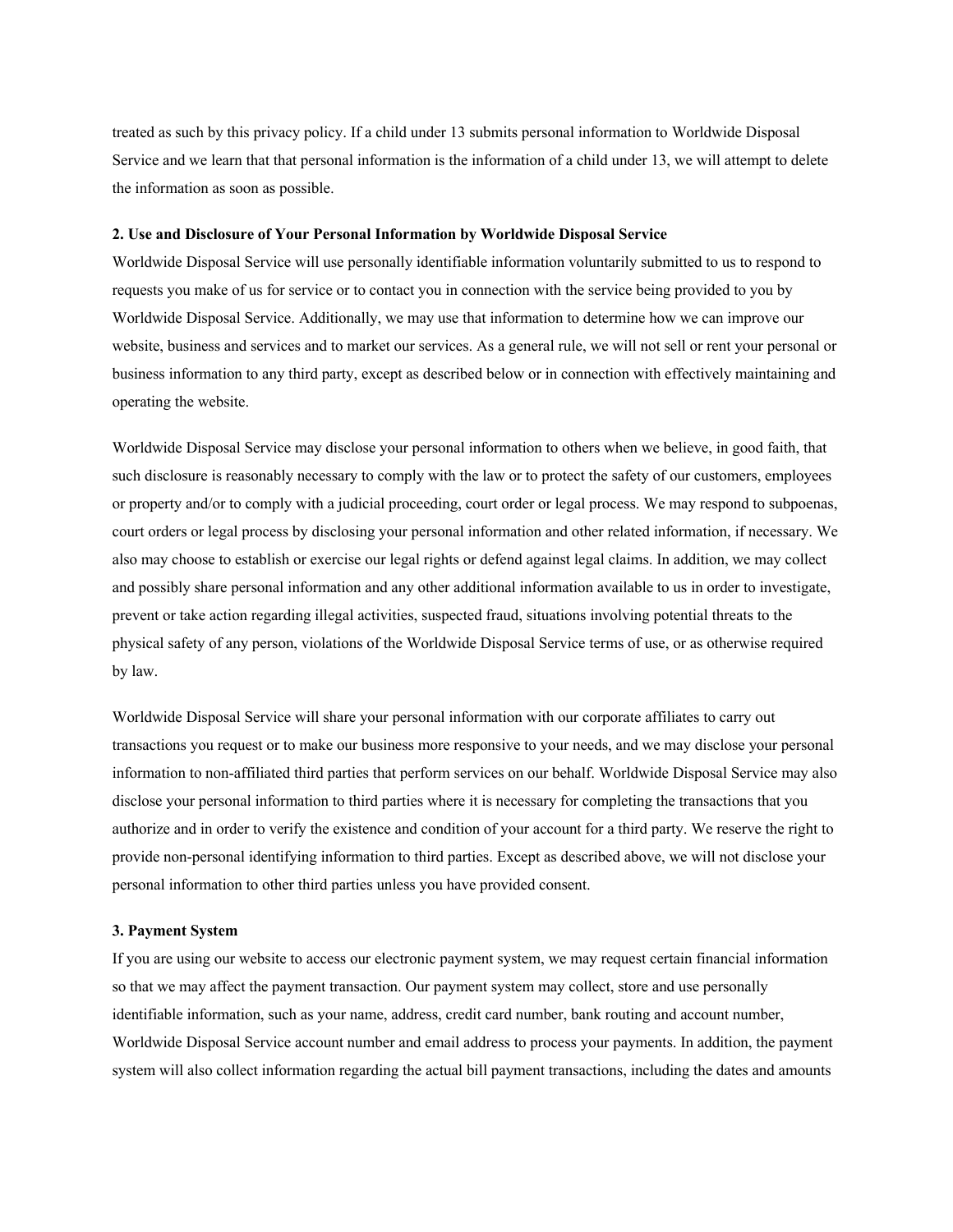paid. Worldwide Disposal Service will store and protect this information in the same manner that we store and protect other personal customer information.

Worldwide Disposal Service will typically send emails regarding your bill availability, or we may attach your bill to an email, depending on the choice you have made. We may also send confirmation emails regarding payments and certain types of maintenance. Confirmation emails help guard against fraudulent use of the system.

Worldwide Disposal Service will record your use of the payment system to the extent that we are aware of when login occurs. We will also keep statistics about how the payment system is used. This information helps us plan better services and improve system performance.

#### **4. Security**

Worldwide Disposal Service is concerned with the security of the data and information we collect, and we use commercially reasonable physical, electronic and procedural safeguards to help ensure the security, integrity and privacy of all personal information. We limit access to personal information about you to employees who we believe reasonably need to come into contact with that information to provide service to you or in order to do their jobs.

We use encrypted transmission (Secure Socket Layer - SSL) for all transactions on our website. If we attach your bill to an email, we use encrypted Adobe Acrobat PDF files. However, due to the inherent insecurity of the Internet, no security measures should be viewed as 100 percent effective in all circumstances. Worldwide Disposal Service cannot absolutely guarantee against a breach of its security or the actions of third parties who may seek to obtain unauthorized access to personal information. All transmissions of your personal information are done at your own risk.

You can help us by also taking precautions to protect your personal account, passwords and other personal information when using our website or the Internet in general. Change your passwords often, using a combination of letters and numbers.

#### **5. Links to Other Websites**

Our website may contain links to websites that are provided and maintained by third parties and that are not subject to this privacy policy. Please review the privacy policies on those websites. We make no representations concerning, and are not responsible for, any such third-party websites or their privacy policies or practices.

## **6. Cookies**

As is standard practice on many corporate websites, our website uses "cookies" and other technologies to help us understand which parts of our websites are the most popular, where our visitors are going, and how much time they spend there. The use of cookies or similar technologies helps us to improve our service to you. Our cookies do not collect your personal information. Your browser can most likely be configured to notify you when cookies will be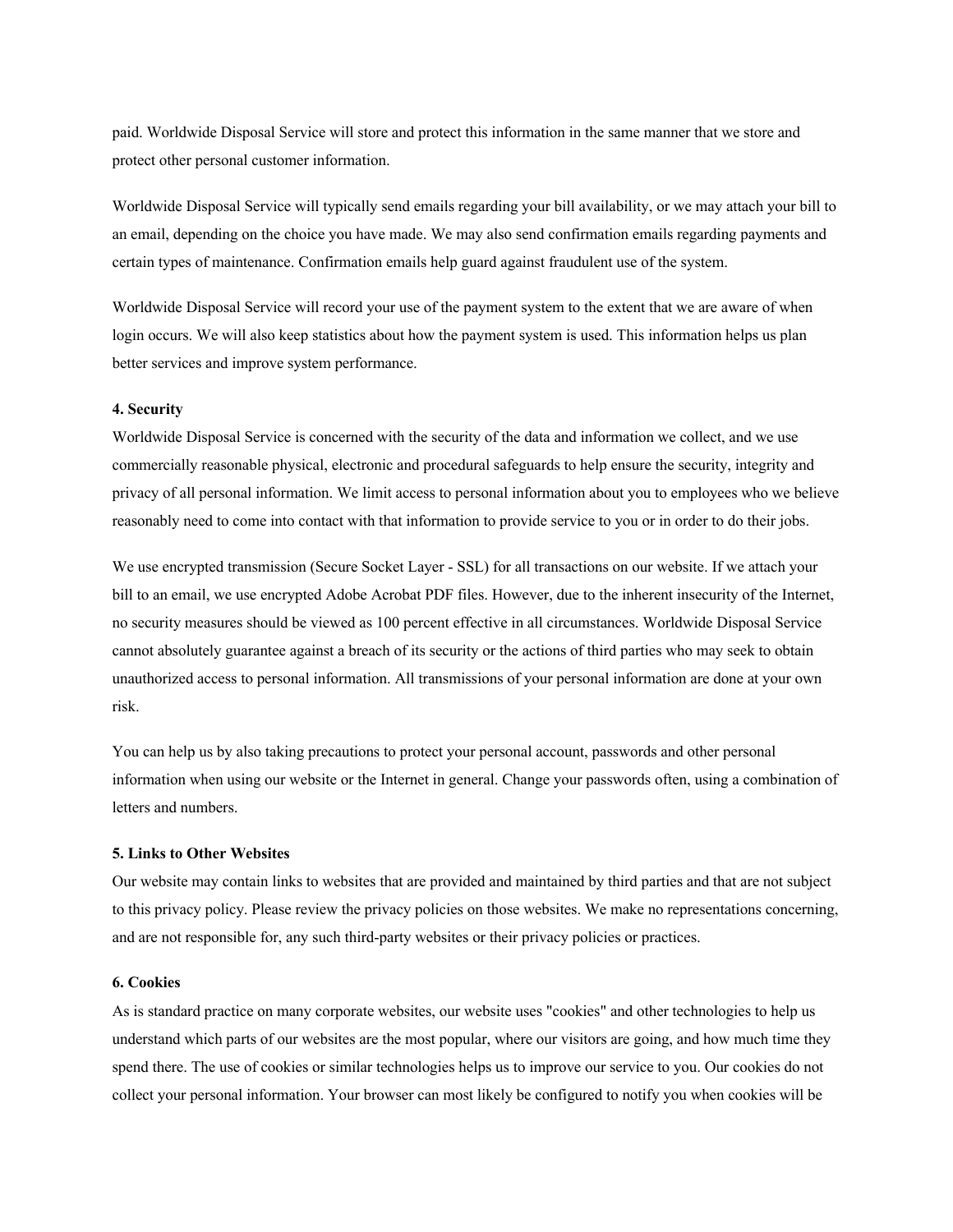received and offer you the option of refusing cookies. If you reject cookies, you may still use our website, but your ability to use some areas may be limited. Worldwide Disposal Service will not share cookies with any third party other than as set forth in this privacy policy, and we will not place shared cookies or customer profiling banner advertisements on our website.

If you have any questions regarding our privacy policy, please contact our IT Department or Legal Department at (678) 975-3271.